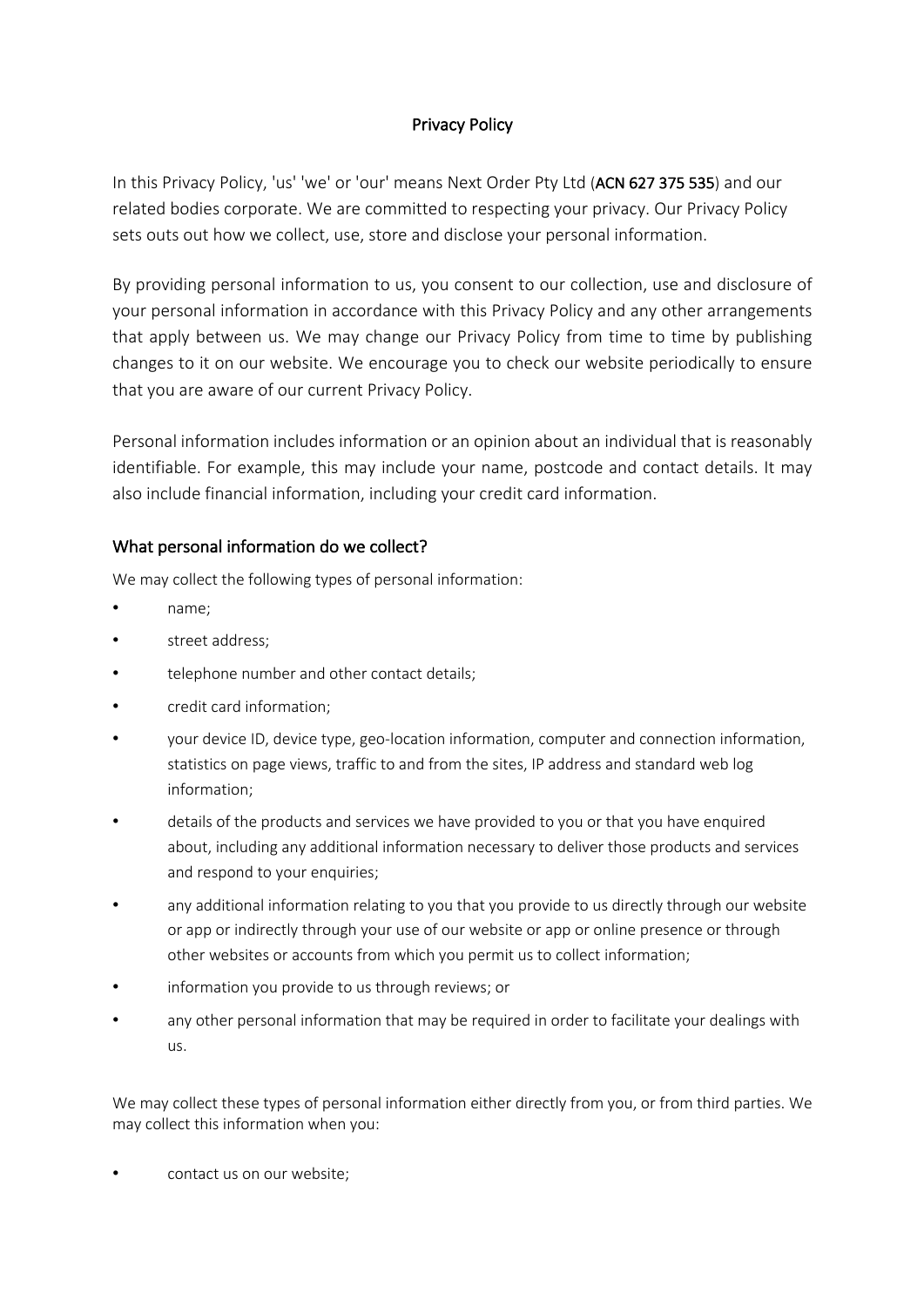- communicate with us through correspondence, chats, email, or when you share information with us from other social applications, services or websites;
- interact with our sites, services, content and advertising; or
- invest in our business or enquire as to a potential purchase in our business.

In addition, when you apply for a job or position with us we may collect certain information from you (including your name, contact details, working history and relevant records checks) from any recruitment consultant, your previous employers and others who may be able to provide information to us to assist in our decision on whether or not to make you an offer of employment or engage you under a contract. This Privacy Policy does not apply to acts and practices in relation to employee records of our current and former employees, which are exempt from the Privacy Act.

## Why do we collect, use and disclose personal information?

We may collect, hold, use and disclose your personal information for the following purposes:

- to enable you to access and use our website and app;
- to operate, protect, improve and optimize our website and app, business and our users' experience, such as to perform analytics, conduct research and for advertising and marketing;
- to send you service, support and administrative messages, reminders, technical notices, updates, security alerts, and information requested by you;
- to send you marketing and promotional messages and other information that may be of interest to you, including information sent by, or on behalf of, our business partners that we think you may find interesting;
- to administer rewards, surveys, contests, or other promotional activities or events sponsored or managed by us or our business partners;
- to comply with our legal obligations, resolve any disputes that we may have with any of our users, and enforce our agreements with third parties; and
- to consider your employment application.

## Do we use your personal information for direct marketing?

We and/or our carefully selected business partners may send you direct marketing communications and information about our products. This may take the form of emails, SMS, mail or other forms of communication, in accordance with the Spam Act and the Privacy Act. You may opt-out of receiving marketing materials from us by contacting us at privacy@nextorder.com.au

## To whom do we disclose your personal information?

We may disclose personal information for the purposes described in this privacy policy to:

• our employees and related bodies corporate;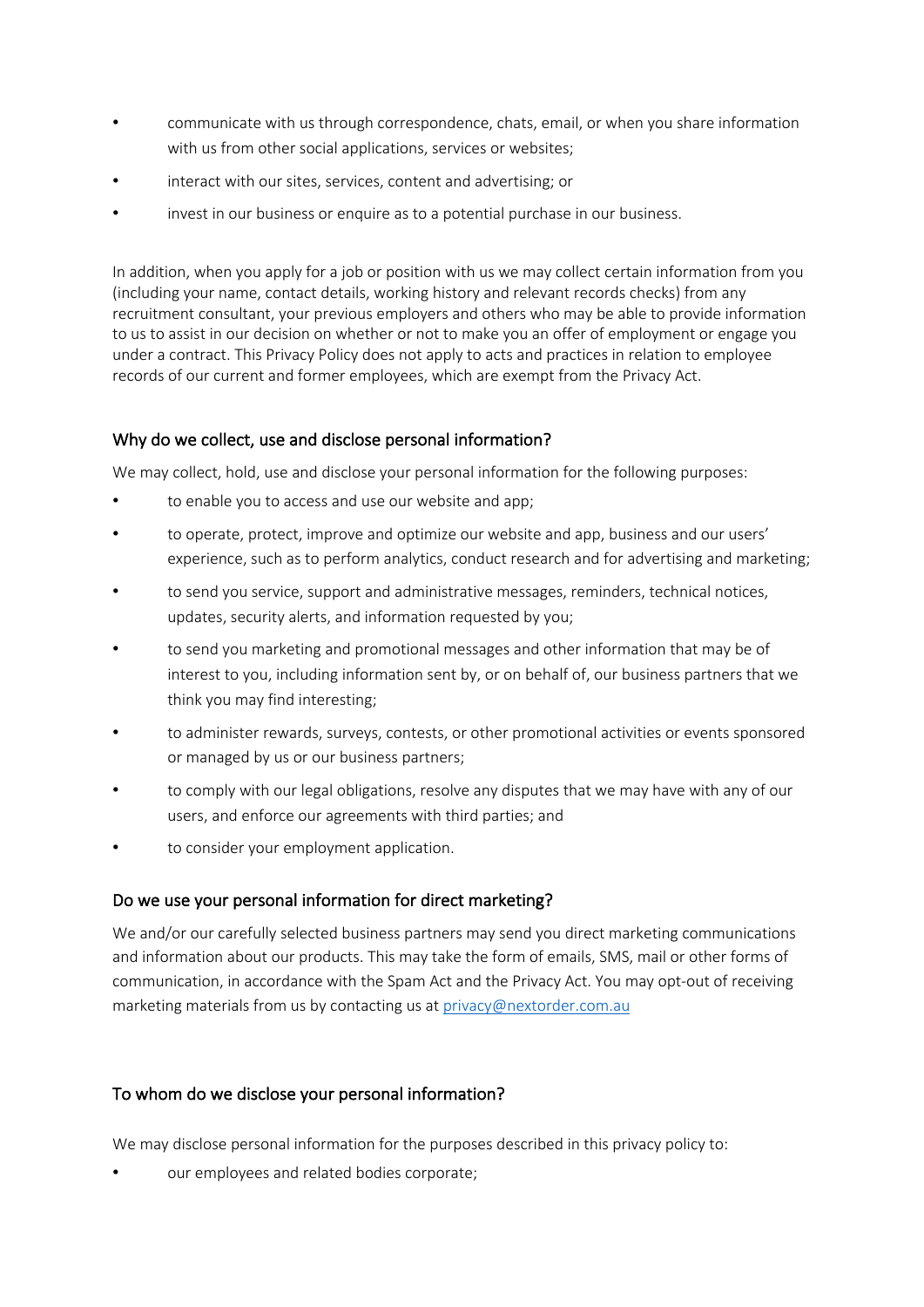- third party suppliers and service providers (including providers for the operation of our websites and/or our business or in connection with providing our products and services to you);
- professional advisers, dealers and agents;
- payment systems operators (e.g. merchants receiving card payments);
- our existing or potential agents, business partners or partners;
- our sponsors or promoters of any competition that we conduct via our services;
- anyone to whom our assets or businesses (or any part of them) are transferred;
- specific third parties authorised by you to receive information held by us; and/or
- other persons, including government agencies, regulatory bodies and law enforcement agencies, or as required, authorised or permitted by law.

We may disclose personal information outside of Australia to third party software development companies and cloud providers located in India and the United States of America.

We will, however, take reasonable steps to ensure that any overseas recipient will deal with such personal information in a way that is consistent with the Australian Privacy Principles.

### Using our website and cookies

We may collect personal information about you when you use and access our website. While we do not use browsing information to identify you personally, we may record certain information about your use of our website, such as which pages you visit, the time and date of your visit and the internet protocol address assigned to your computer.

We may also use 'cookies' or other similar tracking technologies on our website that help us track your website usage and remember your preferences. Cookies are small files that store information on your computer, mobile phone or other device. They enable the entity that put the cookie on your device to recognise you across different websites, services, devices and/or browsing sessions. You can disable cookies through your internet browser but our websites may not work as intended for you if you do so.

We may also use cookies to enable us to collect data that may include personal information. For example, where a cookie is linked to your account, it will be considered personal information under the Privacy Act. We will handle any personal information collected by cookies in the same way that we handle all other personal information as described in this Privacy Policy.

### Security

We may hold your personal information in either electronic or hard copy form. We take reasonable steps to protect your personal information from misuse, interference and loss, as well as unauthorised access, modification or disclosure and we use a number of physical,